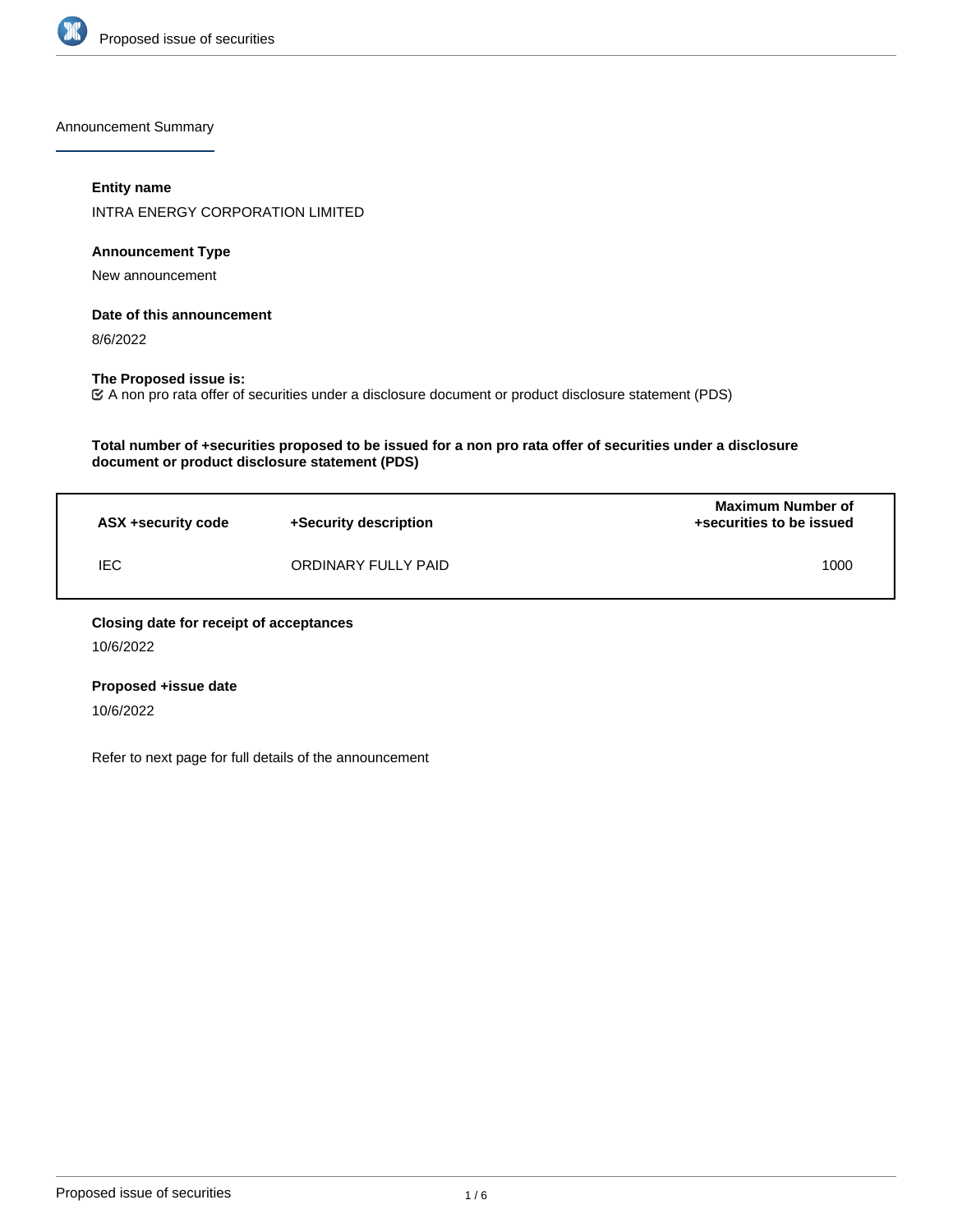

## Part 1 - Entity and announcement details

## **1.1 Name of +Entity**

INTRA ENERGY CORPORATION LIMITED

We (the entity named above) give ASX the following information about a proposed issue of +securities and, if ASX agrees to +quote any of the +securities (including any rights) on a +deferred settlement basis, we agree to the matters set out in Appendix 3B of the ASX Listing Rules.

If the +securities are being offered under a +disclosure document or +PDS and are intended to be quoted on ASX, we also apply for quotation of all of the +securities that may be issued under the +disclosure document or +PDS on the terms set out in Appendix 2A of the ASX Listing Rules (on the understanding that once the final number of +securities issued under the +disclosure document or +PDS is known, in accordance with Listing Rule 3.10.3C, we will complete and lodge with ASX an Appendix 2A online form notifying ASX of their issue and applying for their quotation).

**1.2 Registered Number Type**

**Registration Number**

ABN

65124408751

**1.3 ASX issuer code**

IEC

**1.4 The announcement is** New announcement

## **1.5 Date of this announcement**

8/6/2022

**1.6 The Proposed issue is:**

A non-+pro rata offer of +securities under a +disclosure document or +PDS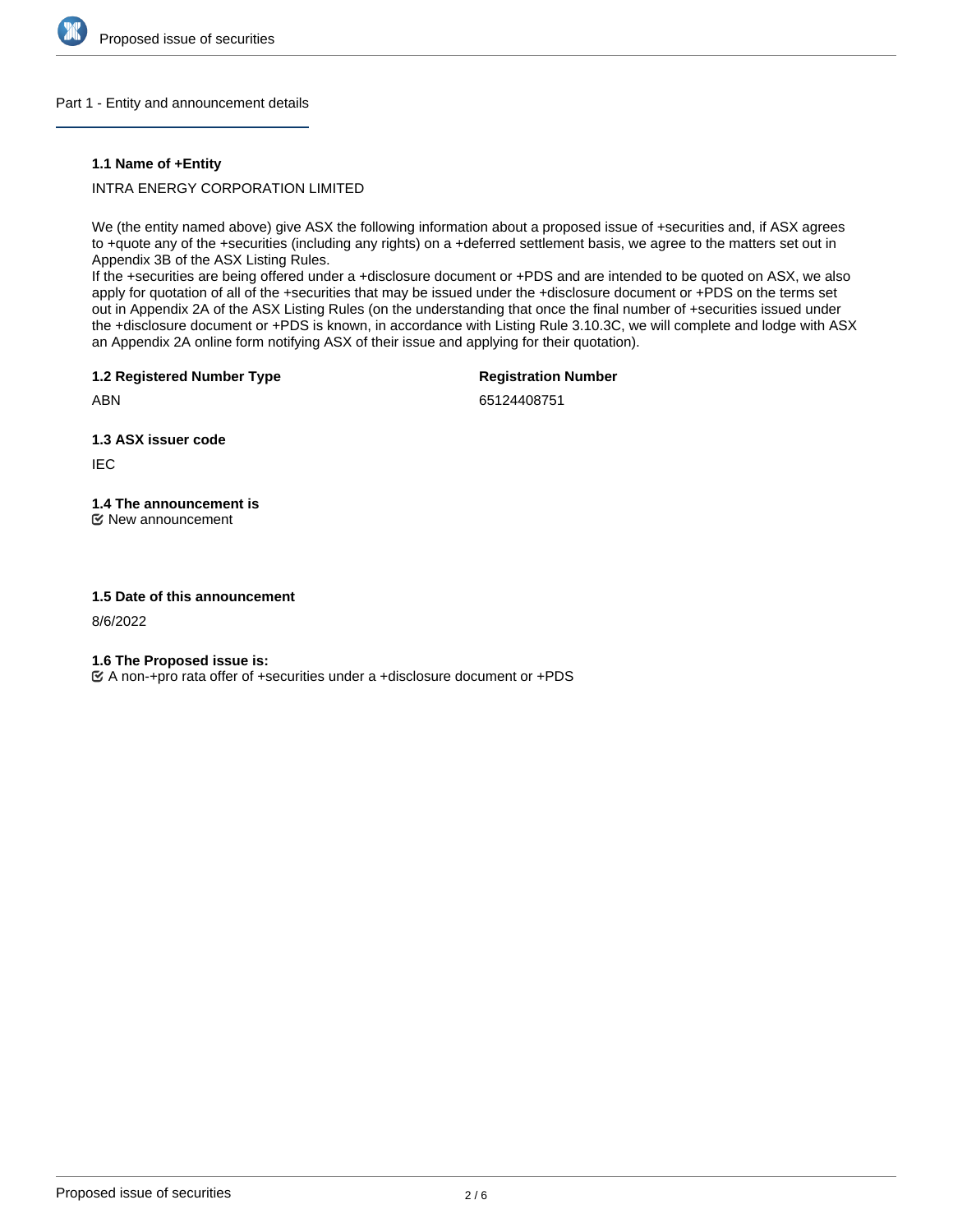

Part 5 - Details of proposed non-pro rata offer under a disclosure document or PDS

Part 5A - Conditions

**5A.1 Do any external approvals need to be obtained or other conditions satisfied before the non-pro rata offer of +securities under a +disclosure document or + PDS can proceed on an unconditional basis?** No

Part 5B - Offer details

**Is the proposed security a 'New class' (+securities in a class that is not yet quoted or recorded by ASX) or an 'Existing class' (additional securities in a class that is already quoted or recorded by ASX)?** Existing class

**Will the proposed issue of this +security include an offer of attaching +securities?** No

Details of +securities proposed to be issued

#### **ASX +security code and description**

IEC : ORDINARY FULLY PAID

**The number of +securities to be offered under the +disclosure document or +PDS**

1,000

**Will the offer be conditional on applications for a minimum number of +securities being received or a minimum amount being raised (i.e. a minimum subscription condition)?** No

**Will individual security holders be required to accept the offer for a minimum number or value of +securities (i.e. a minimum acceptance condition)?** No

**Will individual security holders be limited to accepting the offer for a maximum number or value of +securities (i.e. a maximum acceptance condition)?** No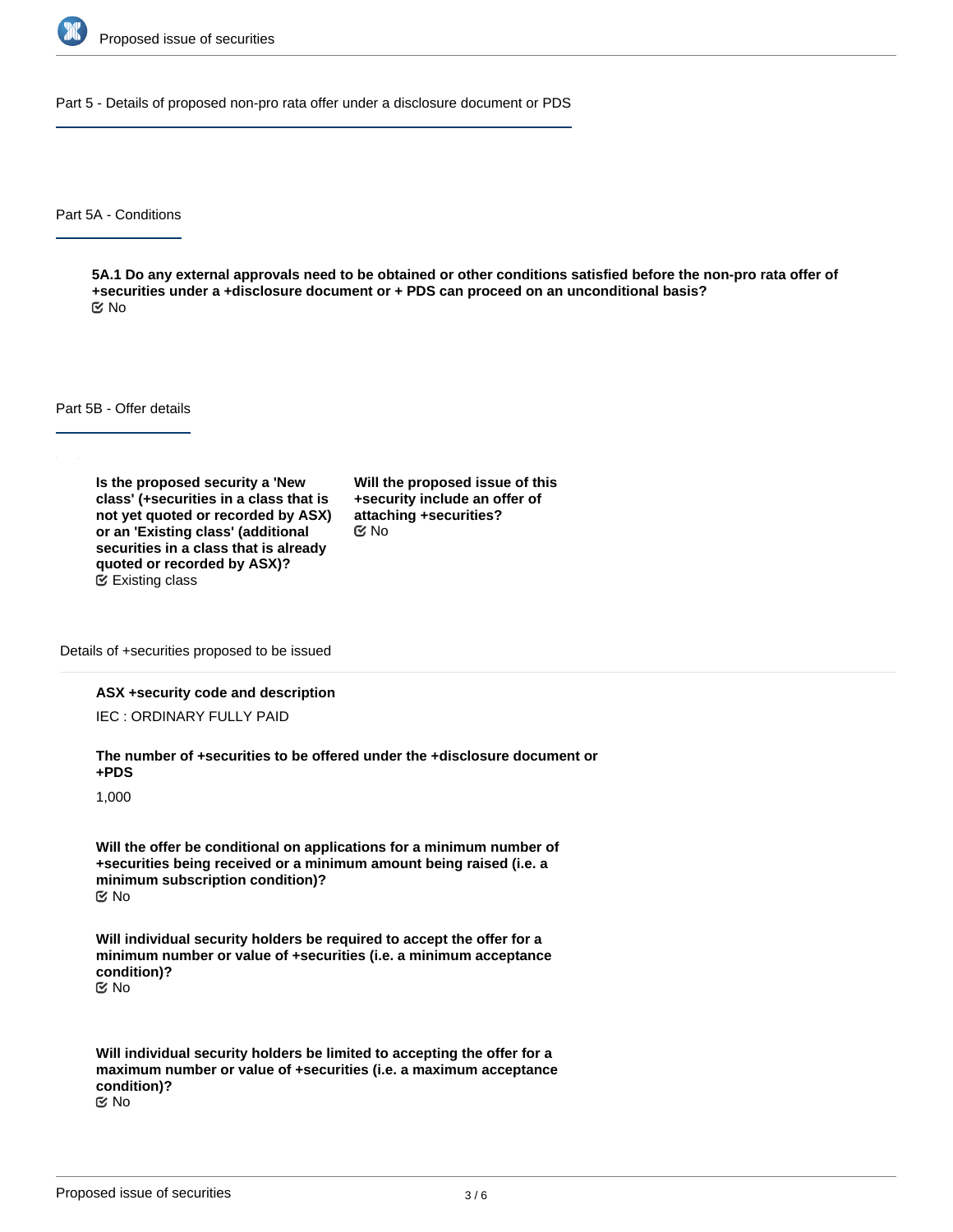

## **Offer price details**

| Has the offer price been determined?<br><b>M</b> Yes |                                                       |
|------------------------------------------------------|-------------------------------------------------------|
| In what currency will the offer be<br>made?          | What is the offer price per +security?<br>AUD 0.00800 |
| AUD - Australian Dollar                              |                                                       |

#### **Oversubscription & Scale back details**

**Will the entity be entitled to accept over-subscriptions?** No

**Will a scale back be applied if the offer is over-subscribed?** No

**Will these +securities rank equally in all respects from their issue date with the existing issued +securities in that class?** Yes

#### Part 5C - Timetable

**5C.1 Lodgement date of +disclosure document or +PDS with ASIC** 8/6/2022

**5C.2 Date when +disclosure document or +PDS and acceptance forms will be made available to investors**

9/6/2022

**5C.3 Offer open date**

9/6/2022

**5C.4 Closing date for receipt of acceptances**

10/6/2022

**5C.6 Proposed +issue date**

10/6/2022

Part 5D - Listing Rule requirements

**5D.1 Has the entity obtained, or is it obtaining, +security holder approval for the entire issue under listing rule 7.1?** No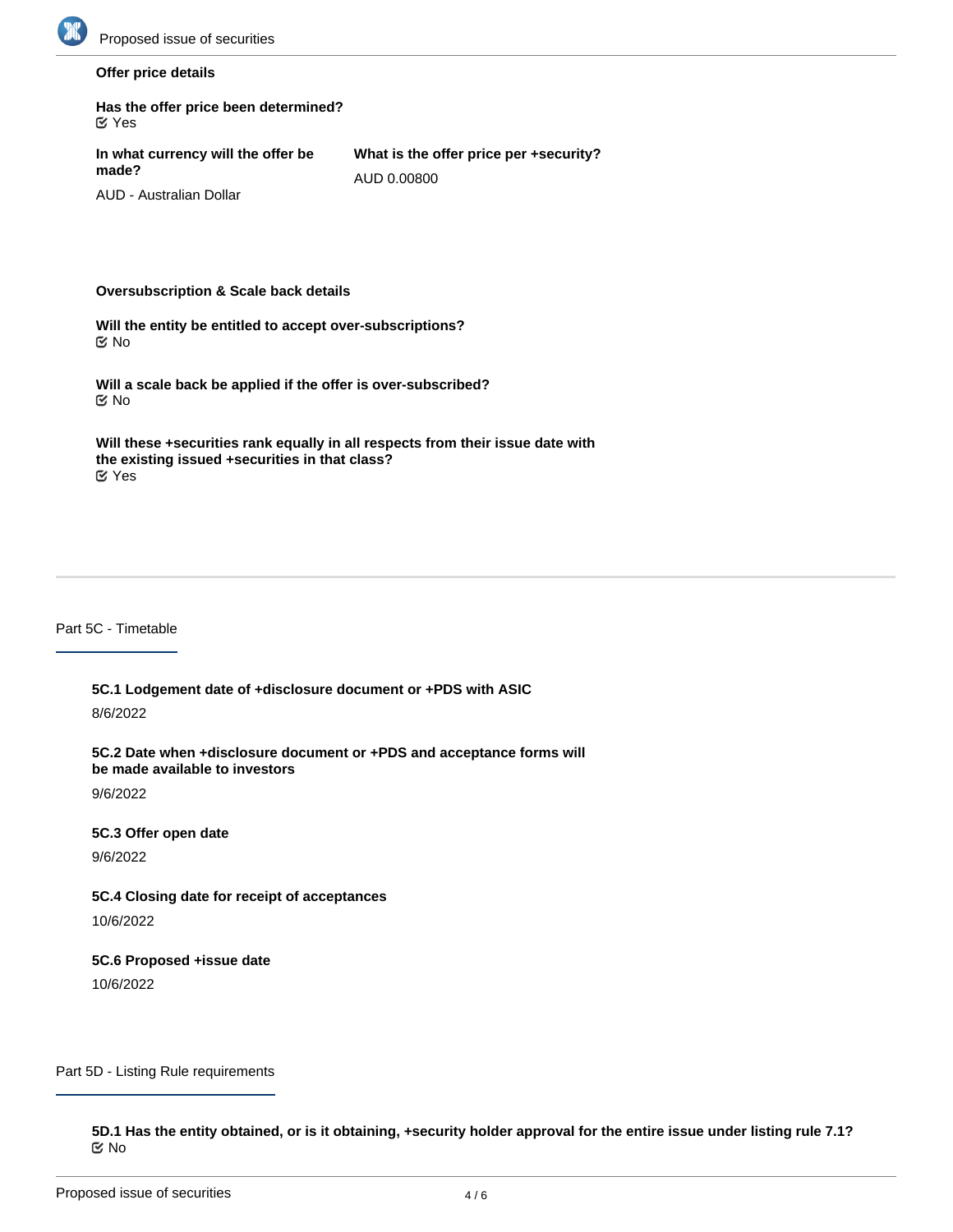

**5D.1b Are any of the +securities proposed to be issued without +security holder approval using the entity's 15% placement capacity under listing rule 7.1?** Yes

**5D.1b ( i ) How many +securities are proposed to be issued without +security holder approval using the entity's 15% placement capacity under listing rule 7.1?**

1000

**5D.1c Are any of the +securities proposed to be issued without +security holder approval using the entity's additional 10% placement capacity under listing rule 7.1A (if applicable)?** No

**5D.2 Is a party referred to in listing rule 10.11 participating in the proposed issue?** No

Part 5E - Fees and expenses

**5E.1 Will there be a lead manager or broker to the proposed offer?** No

**5E.2 Is the proposed offer to be underwritten?** No

**5E.3 Will brokers who lodge acceptances or renunciations on behalf of eligible +security holders be paid a handling fee or commission?** No

**5E.4 Details of any other material fees or costs to be incurred by the entity in connection with the proposed offer**

Refer to section 4.14 of the prospectus.

#### Part 5F - Further Information

**5F.01 The purpose(s) for which the entity intends to use the cash raised by the proposed issue**

N/A

**5F.1 Will the entity be changing its dividend/distribution policy if the proposed offer is successful?** No

**5F.3 URL on the entity's website where investors can download the +disclosure document or +PDS**

**5F.2 Please explain the entity's allocation policy for the offer, including whether or not acceptances from existing +security holders will be given priority**

N/A